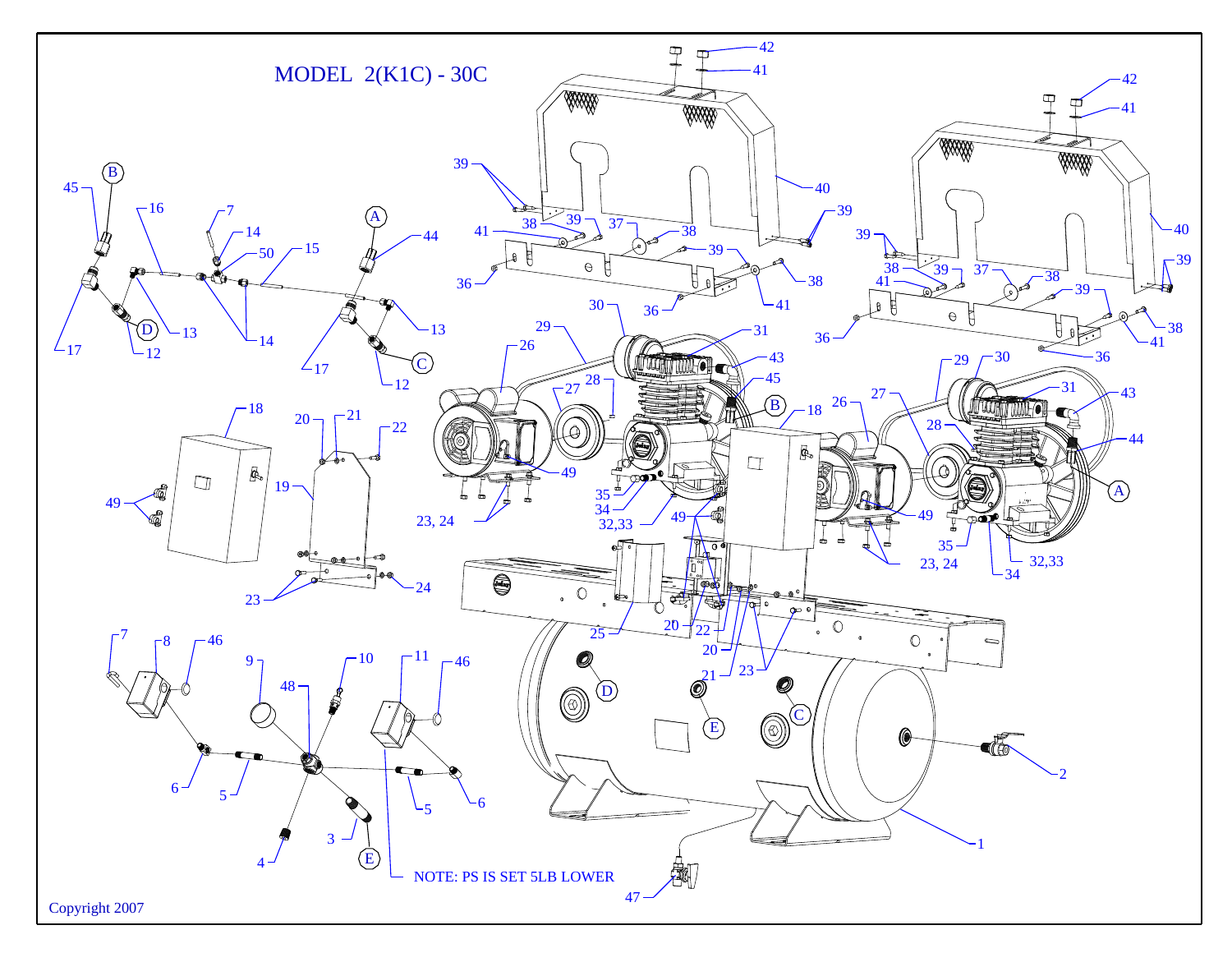

### Parts List for Model 2(K1C)-30C Single & Three Phase

| REF. NO.<br>1   | PART NO.<br>411-1052 | <b>DESCRIPTION</b><br>TANK, DUPLEX, 30G, UM, F&KE, H30UM-7 |                |
|-----------------|----------------------|------------------------------------------------------------|----------------|
| $\overline{2}$  | 141-1078             | VALVE, BALL, OUTLET, 1/4 TURN, 1/2"M X 1/2"F               | $\mathbf{1}$   |
| 3               | 122-1146             | NIPPLE, STEEL, SCH 80, PLTD, 1/2" X 2-1/2" L               | 1              |
| $\overline{4}$  | 122-1047             | PLUG, SOCKET, HEX, ST, PLTD, 1/2" NPT                      | $\mathbf{1}$   |
| 5               | 122-1030             | NIPPLE, STEEL, SCH 40, 1/4" X 2" L                         | $\overline{2}$ |
| $6\phantom{1}6$ | 122-1118             | ELBOW, STREET, MI, PLTD, 90 DEG, 1/4"NPT                   | $\overline{2}$ |
| $\overline{7}$  | 610-1086             | TUBE, CONTROL, COPPER, W/SLEEVE, 1/4"X22"LG                | 1              |
| $\bf 8$         | 140-1074-01          | SWITCH, PSI, 2HP, 100-125#, UNLDR&LVR, PBVL                | $\mathbf{1}$   |
| 9               | 142-1000             | GAUGE, PSI, 200#, BK MT, JENNY, 2", 1/4NPT, PG2            | 1              |
| 10              | 141-1016             | VALVE, SAFETY, ASME, 1/4", 125 PSI, SVU125                 | $\mathbf{1}$   |
| 11              | 140-1072             | SWITCH, PSI, 2HP, 115-175#, PB                             | 1              |
| 12              | 141-1036             | VALVE, CHECK, INSERT, 3/4"M X1/2"F, W/1/8"PT               | $\overline{2}$ |
| 13              | 121-1032             | ELBOW, MALE, COMPRESSION, BR, 1/4TBX1/8"NPTM               | $\overline{2}$ |
| 14              | 121-1025             | CONNECTOR, MALE, COMPRESSION, BR, 1/4TBX1/8"               | $\mathfrak{S}$ |
| 15              | 610-1089             | TUBE, CONTROL, COPPER, W/SLEEVE, 1/4"X27"LG                | 1              |
| 16              | 610-1086             | TUBE, CONTROL, COPPER, W/SLEEVE, 1/4"X22"LG                | $\mathbf{1}$   |
| 17              | 121-1015             | ELBOW, MALE, BRASS, 5/8-45SAEX1/2"NPTM                     | $\overline{2}$ |
| 18              | 330-1020             | STARTER, 1P, 25A, 115V, ASSY, SVC, MGSA-1-115              | $\overline{2}$ |
| 19              | 320-1080             | <b>BRACKET MAG STARTER 6X12</b>                            | $\overline{2}$ |
| 20              | 120-1113             | NUT, HEX, STEEL, PLATED, 1/4-20                            | $\bf 8$        |
| 21              | 120-1069             | WASHER, LOCK, SPLIT, STEEL, PLATED, 1/4"                   | 6              |
| 22              | 120-1003             | SCREW, CAP, HEX HD, GR2, ST, BLK, 1/4-20X3/4               | $\,6\,$        |
| 23              | 120-1018             | SCREW, FLANGE, HEX, SERR, ST, PLD, 5/16-18X3/4             | 12             |
| 24              | 120-1119             | NUT, LOCK, FLANGE, HEX, SERR, ST, PLTD, 5/16-18            | 12             |
| Copyright 2006  |                      |                                                            | Page 1 of 3    |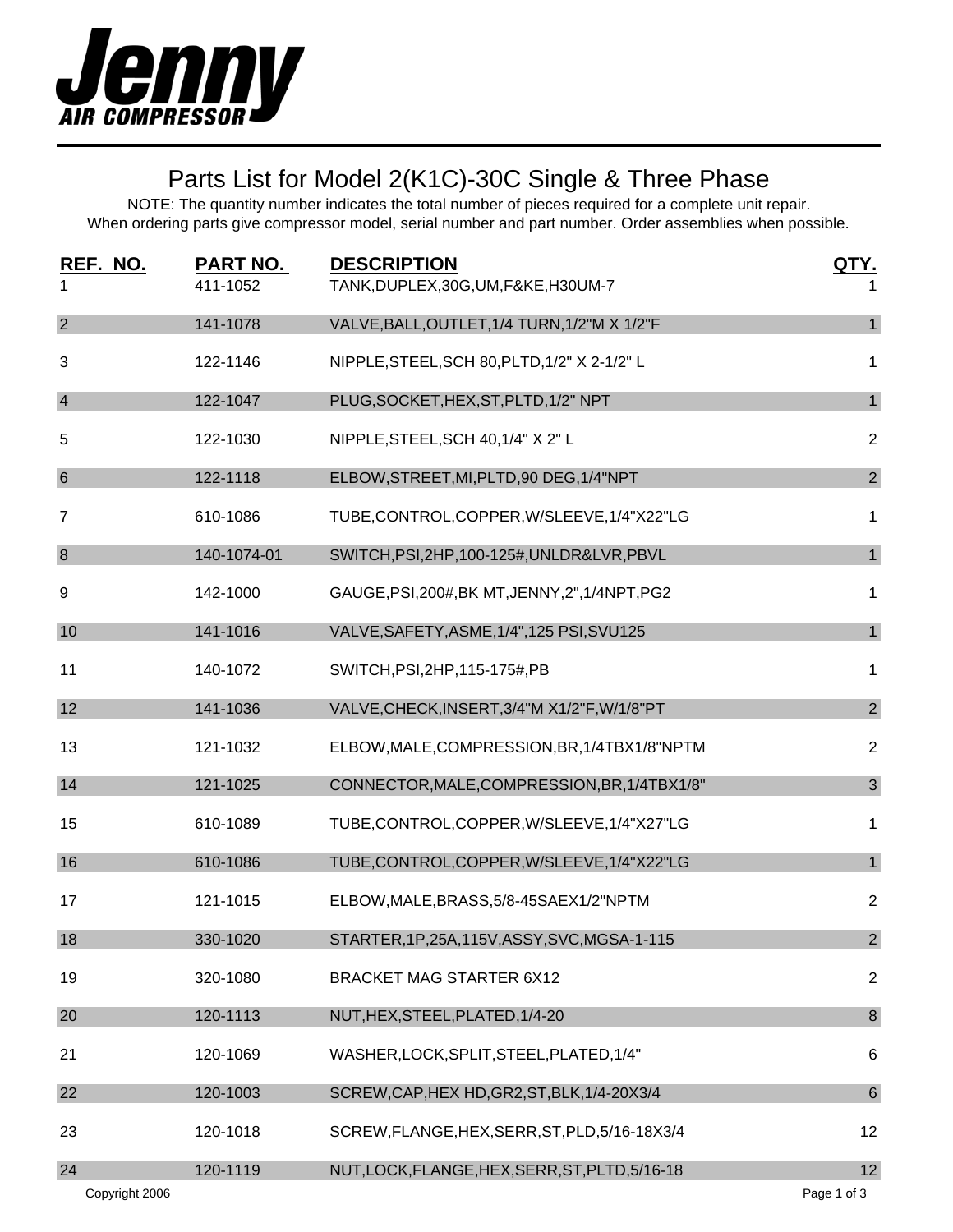

# Parts List for Model 2(K1C)-30C Single & Three Phase

| REF. NO. | <b>PART NO.</b> | <b>DESCRIPTION</b>                              | <u>QTY.</u>             |
|----------|-----------------|-------------------------------------------------|-------------------------|
| 25       | 140-1088-01     | RELAY, ALTERNATING, AUTO, 600V, 12A, 115VAC     | 1                       |
| $25*$    | 140-1088-02     | RELAY, ALTERNATING, AUTO, 600V, 12A, 230VAC     | $\mathbf{1}$            |
| 25**     | 140-1088-03     | RELAY, ALTERNATING, AUTO, 600V, 12A, 460VAC     | 1                       |
| 26       | 130-1010        | MOTOR, 1HP, 115-230/60/1, 1725RPM, ODP          | $\overline{c}$          |
| $26*$    | 130-1013        | MOTOR, 1HP, 230-460/60/3, 1725RPM, ODP          | $\overline{2}$          |
| $26**$   | 130-1012        | MOTOR, 1HP, 200-208/60/3, 1725RPM, ODP          | $\overline{2}$          |
| 27       | 154-1206        | PULLEY, CI, SG, 3.2PDA, 5/8ID, AK34X5/8         | $\overline{2}$          |
| 28       | 120-1108        | KEY, STEEL, BLACK, 3/16X3/16X 1-1/2" LENGTH     | $\overline{2}$          |
| 29       | 154-4L450       | BELT, VEE, A52, 4L-450                          | $\overline{2}$          |
| 30       | 320-1121        | FILTER, W/DECALS, ASSY, G154S                   | $\overline{2}$          |
| 31       | 421-1101        | PUMP, CMPRSR, PISTON, REPLCMT, BLUE, K          | $\overline{2}$          |
| 32       | 120-1116        | NUT, LOCK, FLANGE, HEX, SERR, ST, PLTD, 1/4-20  | $\boldsymbol{8}$        |
| 33       | 120-1220        | SCREW, CAP, HEXHD, GR5, ST, PLD, 1/4-20X1-3/4   | 8                       |
| 34       | 122-1034        | NIPPLE, STEEL, SCH 40, 1/4" X 5" L              | $\overline{2}$          |
| 35       | 122-1126        | CAP, HEX, MI, PLATED, 1/4"NPT                   | $\overline{2}$          |
| 36       | 120-1116        | NUT, LOCK, FLANGE, HEX, SERR, ST, PLTD, 1/4-20  | $\overline{4}$          |
| 37       | 120-1072        | WASHER, FENDER, ST, PLATED, 1/4"X1-1/2"OD       | $\overline{2}$          |
| 38       | 120-1267        | SCREW, PAN HD, PHIL, STEEL, PLTD, 1/4-20 X 1"   | 6                       |
| 39       | 120-1177        | SCREW, SELF DRILL, HEX, ST, PL, 12 X 3/4        | 14                      |
| 40       | 320-1177        | BELTGUARD, F&K, W/PAN, 3.4WX13.0HX23LG          | $\overline{2}$          |
| 41       | 120-1073        | WASHER, LOCK, SPLIT, STEEL, PLATED, 5/16"       | 8                       |
| 42       | 120-1119        | NUT, LOCK, FLANGE, HEX, SERR, ST, PLTD, 5/16-18 | $\overline{\mathbf{4}}$ |
| 43       | 122-1052        | ELBOW, STREET, MI, PLTD, 90 DEG, 1/2"NPT        | $\overline{2}$          |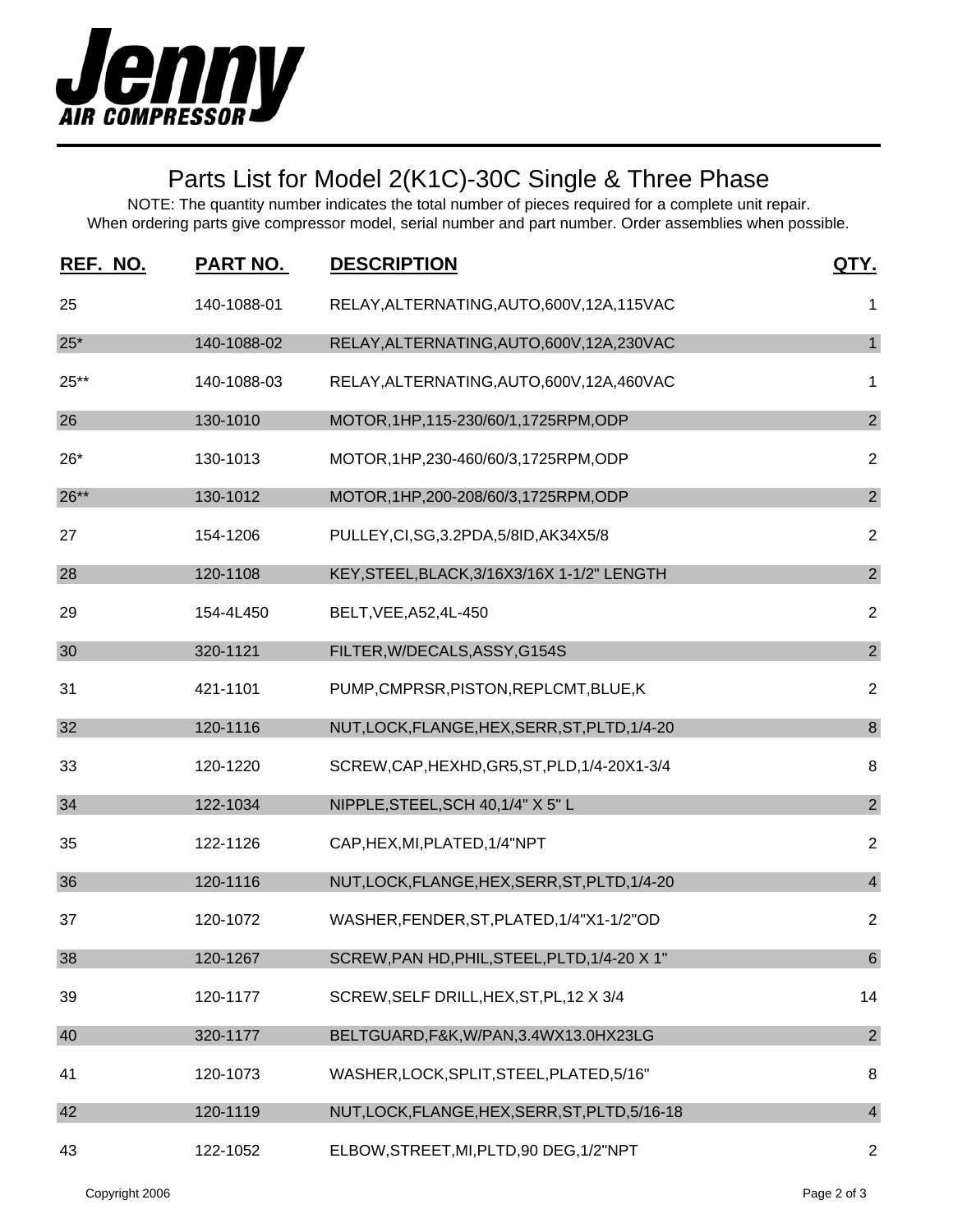

# Parts List for Model 2(K1C)-30C Single & Three Phase

| REF. NO.         | <b>PART NO.</b>                             | <b>DESCRIPTION</b>                                                                                                               | QTY.         |                                            |
|------------------|---------------------------------------------|----------------------------------------------------------------------------------------------------------------------------------|--------------|--------------------------------------------|
| 44               | 360-1176                                    | AFTERCOOLER, HOSE, SS, TEFLON, 5/8"ODX28"L                                                                                       |              | 1                                          |
| 45               | 360-1173                                    | AFTERCOOLER, HOSE, SS, TEFLON, 5/8"ODX24-1/2                                                                                     |              | 1                                          |
| 46               | JD3856                                      | PLUG, HOLE, PLASTIC, BLACK, 7/8"                                                                                                 |              | $\overline{2}$                             |
| 47               | 141-1077                                    | VALVE, BALL, LEVER, 1/4 TURN, 1/4"M X 1/4"F                                                                                      |              | 1                                          |
| 48               | 220-1122                                    | BLOCK, MANIFOLD, ZINC, 6 HOLE, TAPPED, MC-6                                                                                      |              | $\mathbf{1}$                               |
| 49               | 123-1032                                    | CONNECTOR, CABLE, BX, 90 DEG, 3/8"                                                                                               |              | 6                                          |
| 50               | 141-1061                                    | VALVE, SHUTTLE, 1/8" NPTF                                                                                                        |              | $\mathbf{1}$                               |
| <b>NOT SHOWN</b> | 610-1225                                    | KIT, ELEMENT, FILTER, G54E, PKG OF 4, G54EP                                                                                      |              | $\sqrt{2}$                                 |
| <b>NOT SHOWN</b> | 105-1209                                    | OIL, PUMP, SYNTHETIC, BLUE, 1 QUART, ESQ                                                                                         |              | $\overline{2}$                             |
| <b>NOT SHOWN</b> | 330-1022<br>140-1028-E39                    | MAG STR, 25A, 3P, 200/208/230V, MGSA-3-230<br>OVERLOAD, HEATER, STARTER, MAGNETIC, E39                                           |              | $\overline{2}$<br>$6\phantom{1}$           |
| <b>NOT SHOWN</b> | 330-1023<br>140-1028-E27                    | MAG STRT, 25A 3P 460V, SVC RPLM, MGSA-3-460<br>OVERLOAD, HEATER, STARTER, MAGNETIC, E27                                          |              | $\sqrt{2}$<br>$\,6$                        |
| <b>NOT SHOWN</b> | 330-1021-01<br>140-1028-E53<br>140-1028-E42 | MAG STR 25A 1P115/208/230 REP MGSA-1-230<br>OVERLOAD, HEATER, STARTER, MAGNETIC, E53<br>OVERLOAD, HEATER, STARTER, MAGNETIC, E42 | 120V<br>230V | $\sqrt{2}$<br>$\sqrt{2}$<br>$\overline{2}$ |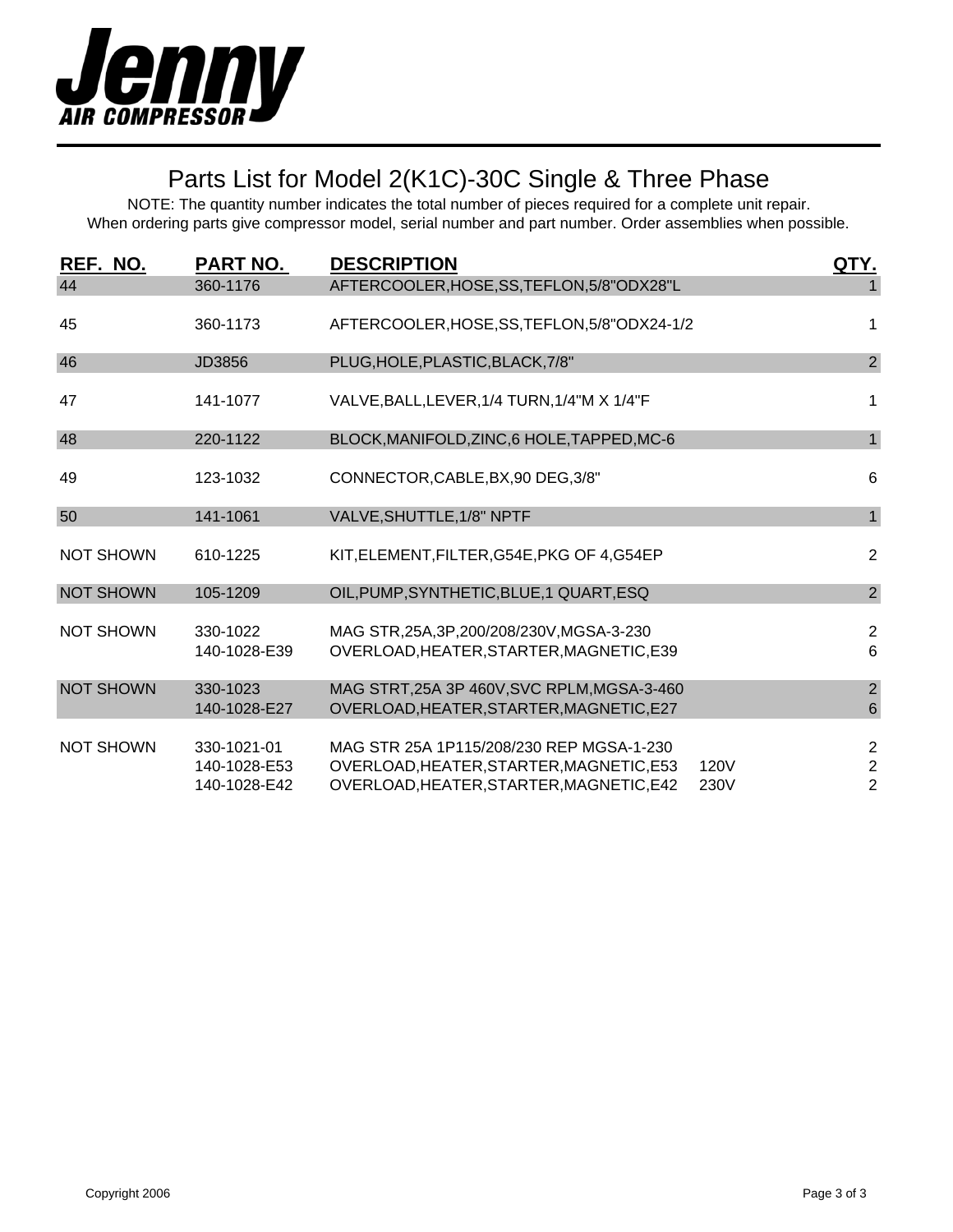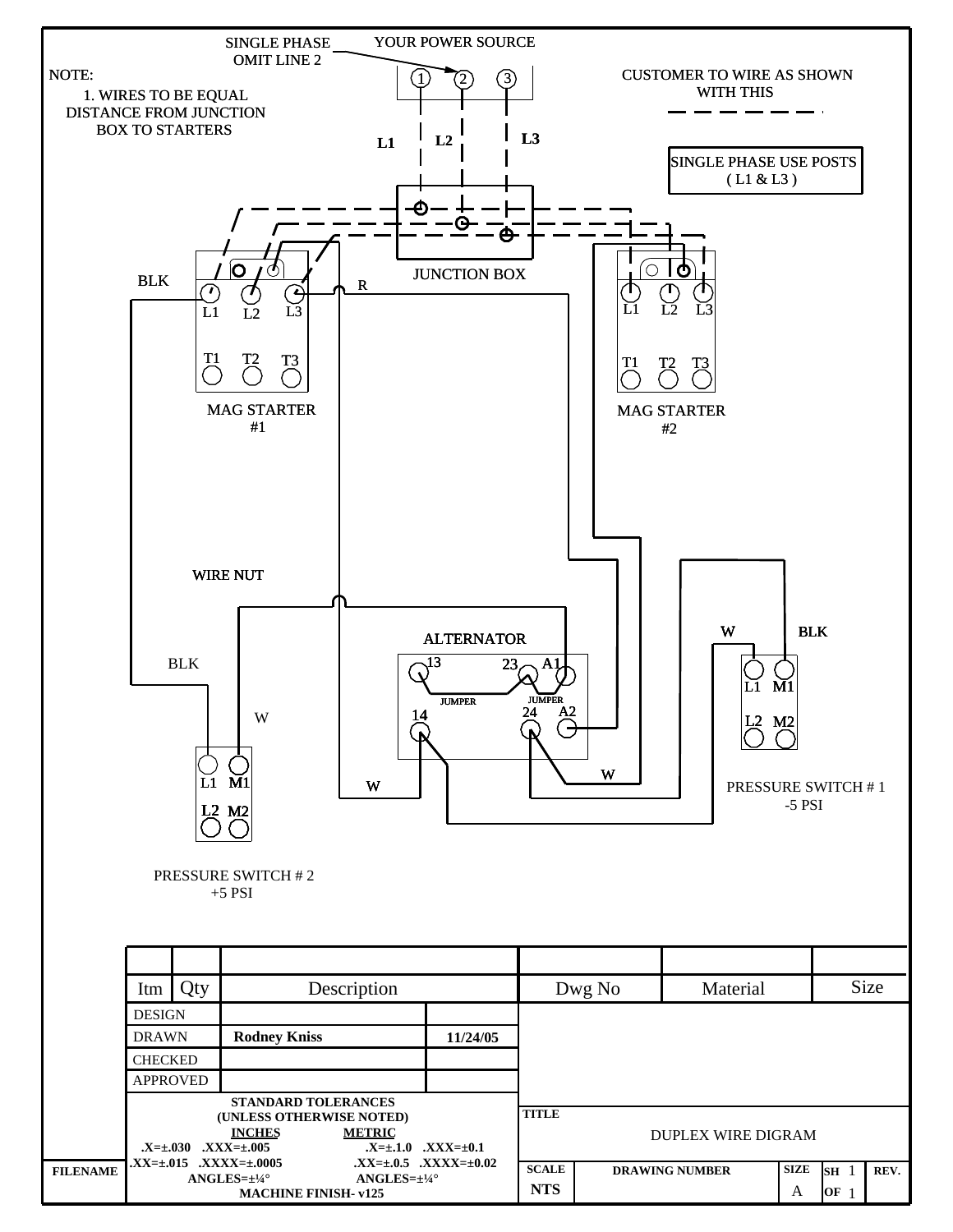

Copyright 2007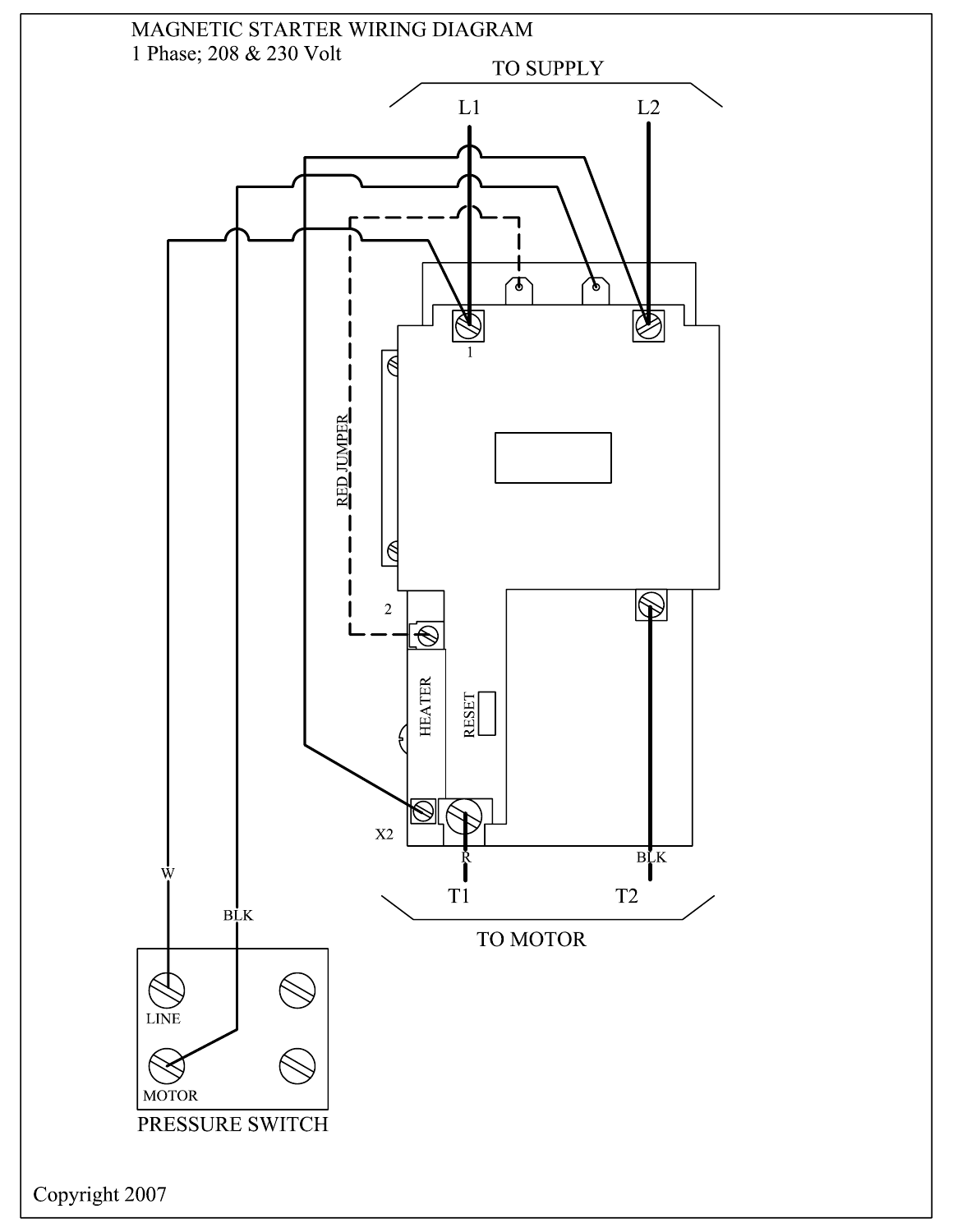

Copyright 2007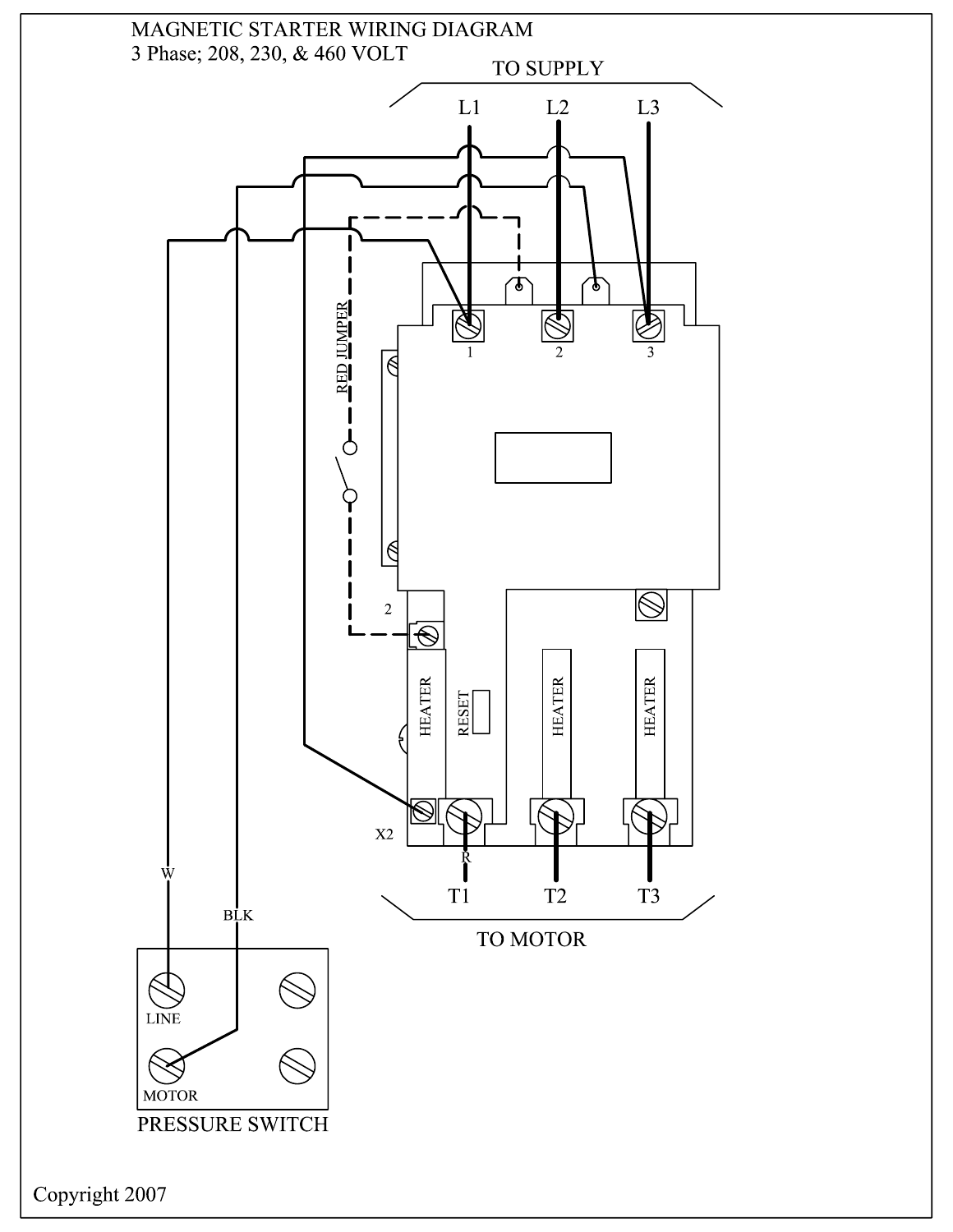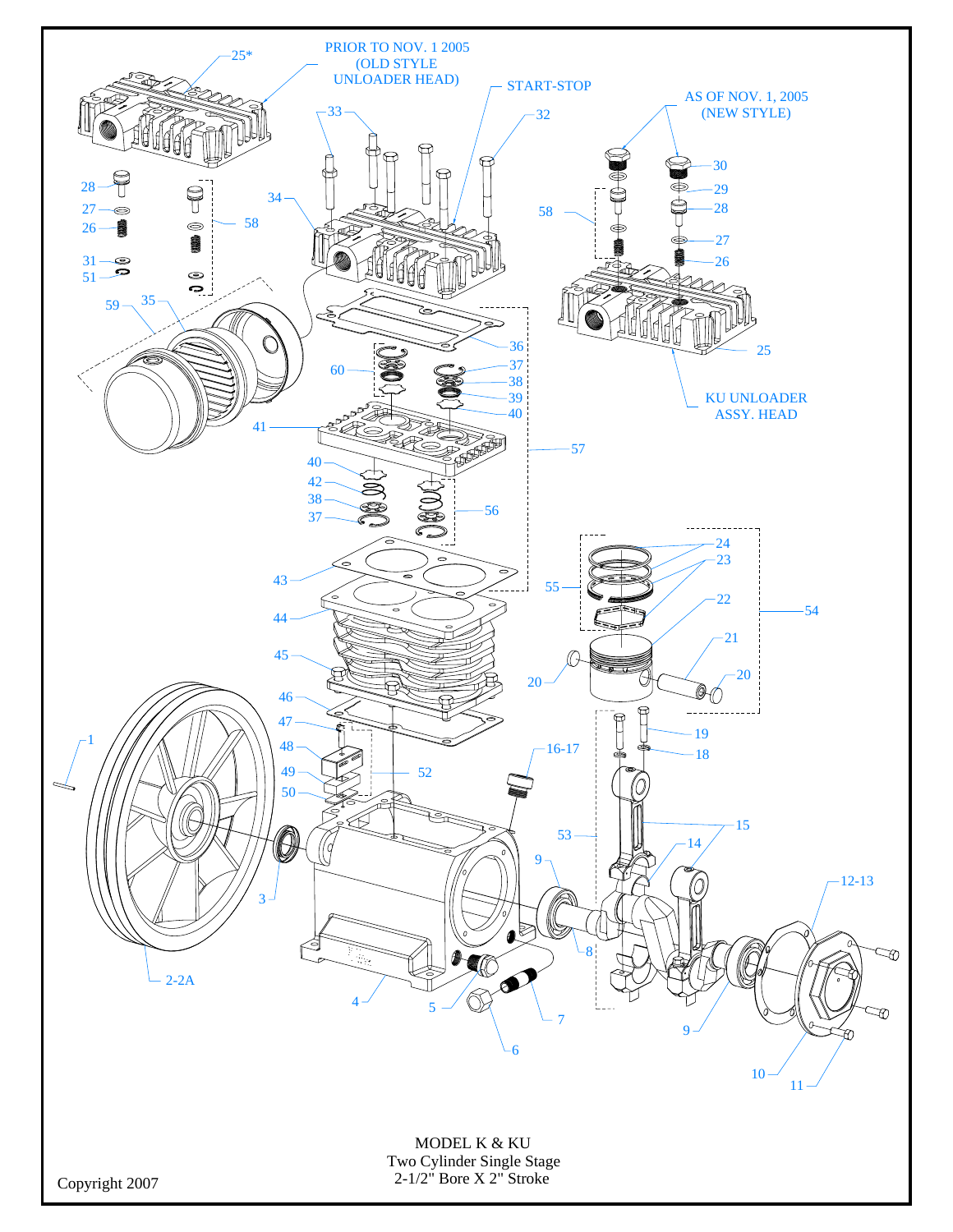

| REF. NO.<br>1    | <b>PART NO.</b><br>120-1163 | <b>DESCRIPTION</b><br>PIN, ROLLED, COILED, STL, BLK, 1/4ODX1L, K25 | QTY.           |
|------------------|-----------------------------|--------------------------------------------------------------------|----------------|
| $\overline{2}$   | 220-1093                    | FLYWHEEL, K PUMP, CI, 10-3/8, 1 GROOVE, K23A                       | $\mathbf{1}$   |
| 2A               | 220-1090                    | FLYWHEEL, GT PUMP, CI, 13-1/4, 2 GROOVE, G23 (KC Pump)             | 1              |
| $\mathbf{3}$     | 150-1036                    | SEAL, OIL, LIP, SINGLE, 0.875 DIA, K11E                            | $\mathbf{1}$   |
| 4                | 220-1009                    | CRANKCASE, K PUMP, CI, W/SIGHT GLASS, K1                           | 1              |
| $5\phantom{.0}$  | 160-1076                    | GAUGE, SIGHT, LEVEL, OIL, 3/8" NPT, LO-M49                         | $\mathbf{1}$   |
| 6                | 122-1083                    | CAP, HEX, MI, 1/4"NPT                                              | 1              |
| $\overline{7}$   | 122-1032                    | NIPPLE, STEEL, SCH 40, 1/4" X 3" L                                 | $\mathbf{1}$   |
| 8                | 220-1010                    | CRANKSHAFT, K PUMP, CI, MACHINED, K20A                             | 1              |
| $\boldsymbol{9}$ | 150-1000                    | BEARING, BALL, K9                                                  | $\overline{2}$ |
| 10               | 220-1001                    | CAP, BEARING, K PUMP, CI, MACHINED, K2                             | 1              |
| 11               | 120-1004                    | SCREW, CAP, HEXHD, GR5, ST, BLK, 1/4-20X3/4 (10FT-LB)              | $\overline{4}$ |
| 12               | 104-1000-01                 | GASKET, CAP, BEARING, F&K&G PUMP, 1/32THK, L3                      | 1              |
| 13               | 104-1000-02                 | GASKET, CAP, BEARING, F&K&G PUMP, 1/64THK, L4                      | $\mathbf{1}$   |
| 14               | 150-1011                    | BEARING, ROD, CONNECTING, PUMP, F, K, G                            | 4              |
| 15               | 310-1001-02                 | ROD, CONNECTING, WO/BRNG INSERT, L21L&L21K                         | $\overline{2}$ |
| 16               | 610-1029                    | PLUG, CRANKCASE, FILL, OIL, W/O-RING, K14                          | 1              |
| 17               | 104-1016                    | RING, O, BUNA-N, 5/8" IDX13/16" ODX3/32" THK                       | $\mathbf{1}$   |
| 18               | 120-1068                    | WASHER, LOCK, SPLIT, ST, BLK, HIGH CLLR, 1/4"                      | 4              |
| 19               | 120-1010                    | SCREW, CAP, HEXHD, GR5, ST, BLK, 1/4-20X1-1/4 10 FT-LB             | $\overline{4}$ |
| 20               | 104-1103                    | BUMPER, WRIST PIN, PLASTIC, K36A                                   | 4              |
| 21               | 150-1005                    | PIN, PISTON, STEEL, HARDENED, K35                                  | $\overline{2}$ |
| 22               | 220-1005                    | PISTON, PUMP, ALUMINUM, MACHINED, K32                              | $\overline{c}$ |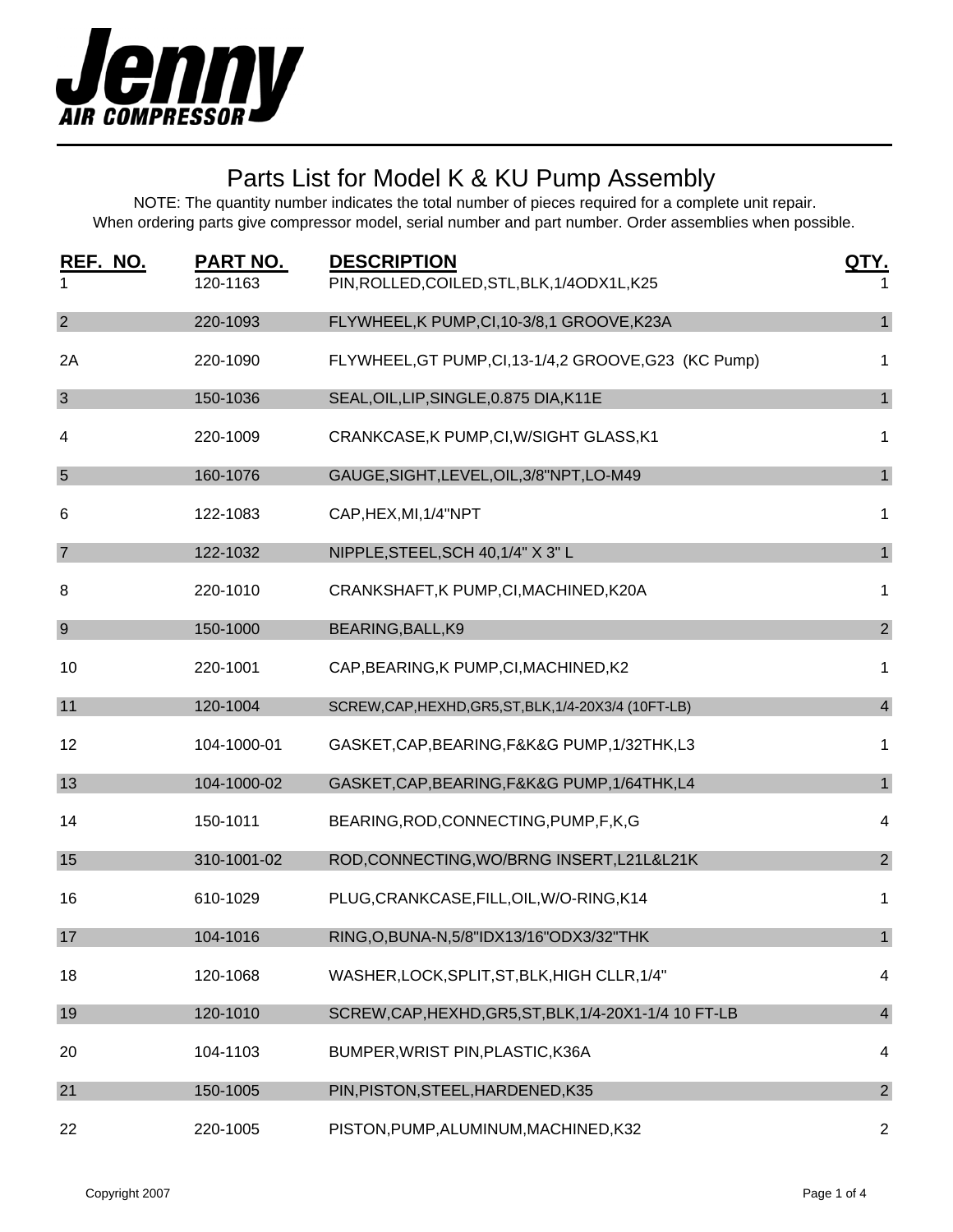

| REF. NO. | <b>PART NO.</b> | <b>DESCRIPTION</b>                                        | <u>QTY.</u>      |
|----------|-----------------|-----------------------------------------------------------|------------------|
| 23       | 610-1065        | KIT, RING, OIL, W/EXPANDER, ASSY, K34                     | $\overline{2}$   |
| 24       | 150-1003        | RING, COMPRESSION, PISTON, STEEL, EBA 22, K33             | 4                |
| 25       | 220-1016        | HEAD, UNLOADING, G PUMP, CI, 6HOLES, LU80                 | $\mathbf{1}$     |
| 26       | 150-1020        | SPRING, VALVE, UNLOADER, INTAKE, KU83                     | $\overline{2}$   |
| 27       | 104-1020        | RING, O, SILICON, 7/16" IDX5/8" ODX3/32" THK              | $\overline{2}$   |
| 28       | 150-1028        | PISTON, UNLOADER, VALVE, BRASS, KU81                      | $\overline{2}$   |
| 29       | 104-1015        | RING, O, BUNA-N, 1/2"IDX11/16" ODX3/32" THK               | $\overline{2}$   |
| 30       | 122-1051        | PLUG, HEX, BRASS, 11/16-16 UN-2B X.550                    | $\overline{2}$   |
| 31       | 150-1042        | WASHER, BRASS, 1/32X 0.605ODX1/4 ID, KU84                 | $\overline{2}$   |
| 32       | 120-1028        | SCREW, CAP, HEXHD, GR5, ST, BLK, 5/16-18X2-1/4 (22 FT-LB) | 4                |
| 33       | 120-1252        | BOLT, STUD, HEX, ST, 5/16-18X2-1/4X5/8, K52-1 (22 FT-LB)  | $\overline{2}$   |
| 34       | 310-1004        | HEAD, START/STOP, G PUMP, REPLACEMNT, L50                 | 1                |
| 35       | 150-1104        | ELEMENT, FILTER, AIR, COMPRESSOR, JENNY, G54E             | $\mathbf{1}$     |
| 36       | 104-1008        | GASKET, HEAD, K&G&W PUMP, 1/32THK, L51                    | 1                |
| 37       | 150-1041        | RETAINER, VALVE, STEEL, PAS, 0.062"THK, K43               | $\overline{4}$   |
| 38       | 109-1010        | VALVE, BUMPER, STEEL, K44                                 | $\overline{4}$   |
| 39       | 150-1018        | SPRING, CONE, SS, VALVE, DISCHARGE, K46                   | $\overline{2}$   |
| 40       | 109-1011        | VALVE, DISC, STAINLESS STEEL, K47                         | 4                |
| 41       | 220-1013        | PLATE, VALVE, L PUMP, CI, MACHINED, L40                   | $\mathbf{1}$     |
| 42       | 150-1017        | SPRING, CONE, SS, VALVE, INTAKE, K45                      | $\overline{2}$   |
| 43       | 104-1007        | GASKET, PLATE, VALVE, K&G&W PUMP, 1/32TK, L41             | $\mathbf{1}$     |
| 44       | 360-1150        | CYLINDER, K PUMP, CI, PAINTED, BLUE, K30                  | 1                |
| 45       | 120-1017        | SCREW, CAP, HEXHD, GR5, ST, BLK, 5/16-18X3/4 (15FT-LB)    | $6 \overline{6}$ |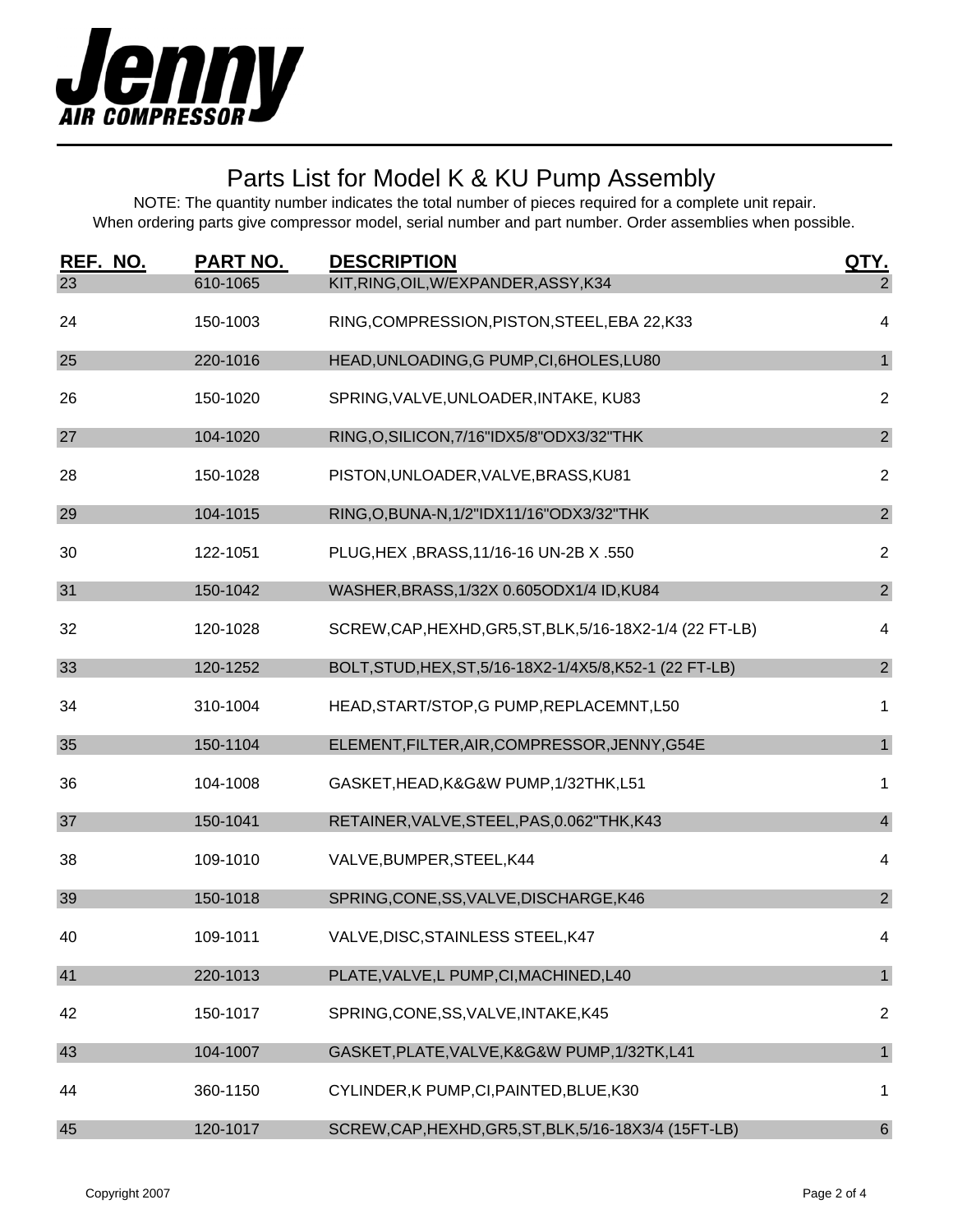

| REF. NO.<br>46   | <u>PART NO.</u><br>104-1006 | <b>DESCRIPTION</b><br>GASKET, CYLINDER, K&G&W PUMP, 1/32THK, K31                  | QTY.           |
|------------------|-----------------------------|-----------------------------------------------------------------------------------|----------------|
| 47               | 132776                      | SCREW, MACH, RND HD, SLTD, ST, PL, #8-32X1"                                       | $\mathbf{1}$   |
| 48               | 104-1264                    | RETAINER, BREATHER, CRANKCASE, PLASTIC, BLUE                                      | 1              |
| 49               | 104-1265                    | FILTER, AIR, BREATHER, CRANKCASE, INSERT                                          | $\mathbf{1}$   |
| 50               | 104-1266                    | SEAL, BREATHER, CRANKCASE, FILTERED, RUBBER                                       | 1              |
| 51               | 120-1167                    | RETAINER, INTERNAL, ST, 0.035X 0.665, KU85                                        | $\overline{2}$ |
|                  |                             | <b>Assemblies</b>                                                                 |                |
| 52               | 610-1410                    | BREATHER, CRANKCASE, W/HOUSING&FILTER&SEAL<br>Includes 47, 48, 49, 50             | 1              |
| 53               | 610-1411                    | ROD,CONNECTING, W/BEARNG INSERT, L21L&L21K<br>INCLUDES 14(2), 15, 18(2), 19(2)    | $\overline{2}$ |
| 54               | 610-1028                    | PISTON, W/RINGS&PIN, ASSY, K132<br>INCLUDES 20 (2), 21, 22, 23, 24 (2)            | $\overline{2}$ |
| 55               | 610-1020                    | KIT, PUMP, RING, PISTON, F&K&G&W PUMP, K133<br>INCLUDES 23 (2), 24 (4)            | $\mathbf{1}$   |
| 56               | 610-1031                    | VALVE, SUCTION, ASSY, K145<br>INCLUDES 37, 38, 40, 42                             | $\overline{2}$ |
| 57               | 610-1045                    | PLATE, VALVE, W/VALVES, ASSY, L140<br>INCLUDES 36, 41, 43, 56(2), 60(2)           | $\mathbf{1}$   |
| 58               | 610-1042                    | VALVE, UNLOADER, HEAD, PUMP, ASSY, KU181<br>INCLUDES 26, 27, 28, 31, 51           | $\overline{2}$ |
| 59               | 320-1121                    | FILTER, W/DECALS, ASSY, G154S                                                     | $\mathbf{1}$   |
| 60               | 610-1032                    | VALVE, DISCHARGE, ASSY, K146<br>INCLUDES 37, 38, 39, 40                           | $\overline{2}$ |
| 61               | 610-1026                    | KIT, GASKET, K PUMP, ASSY, K100A<br>INCLUDES 12,13,36,43,46                       | 1              |
| <b>NOT SHOWN</b> | 610-1123                    | KIT, BASIC, REPAIR, KU PUMP, K101 W/G54E<br>INCLUDES 35, 52, 55, 56(2), 60(2), 61 | 1              |
| <b>NOT SHOWN</b> | 610-1304                    | KIT, BASIC, REPAIR, KU PUMP, W/G54E, KU101G                                       | $\mathbf{1}$   |